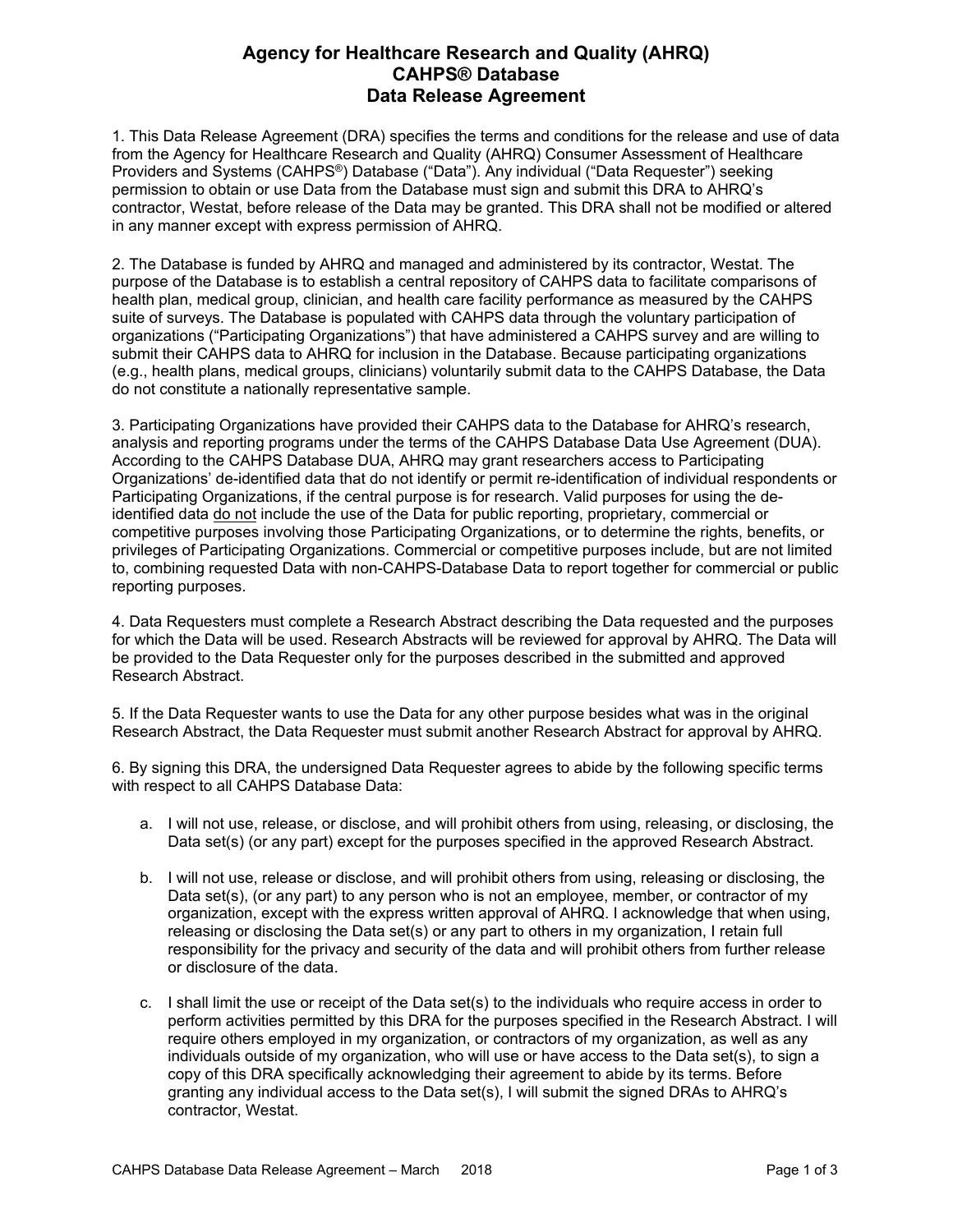## **Agency for Healthcare Research and Quality (AHRQ) CAHPS® Database Data Release Agreement**

- d. I will ensure that the Data are kept in a secured environment and that only authorized users will have access to the Data
- e. I will not use and will prohibit others from using the Data set(s) (1) for public reporting, proprietary, commercial, or competitive purposes; (2) to determine the rights, benefits, or privileges of individual Participating Organizations; or (3) to report, through any medium, data that could identify, directly or by inference, individual Participating Organizations.
- f. I acknowledge and affirm that interpretations, conclusions, and/or opinions that I reach as a result of my analyses of the Data set(s) are my interpretations, conclusions, and/or opinions, and do not constitute the findings, policies, or recommendations of the U.S. Government, the U.S. Department of Health and Human Services, or AHRQ.
- g. I will indemnify, defend, and hold harmless AHRQ, its contractor Westat, and all Participating Organizations providing Data to AHRQ, from any or all claims and losses accruing to any person, organization, or other legal entity as a result of violation of this DRA. This provision applies only to the extent permitted by Federal and State law.
- h. I agree to acknowledge in all reports based on these data that the source of the data is the CAHPS Database, using the following:

"The CAHPS® data used in this analysis were provided by the CAHPS Database. The CAHPS Database is funded by the U.S. Agency for Healthcare Research and Quality (AHRQ) and administered by Westat under Contract No. HHSP233201500026I/HHSP23337004T."

- i. I agree to provide AHRQ and its contractor, Westat, with copies of all published analyses, research findings, and publications based on the Data received under this DRA.
- j. I agree to report the violation or apparent violation of any term of this DRA to AHRQ without unreasonable delay and in no case later than 30 calendar days of becoming aware of the violation or apparent violation.

7. **Term, breach, and termination of this DRA**. This DRA shall continue in full force and effect unless and until terminated by AHRQ or its contractor Westat. Any violation of the terms of this DRA, as determined by AHRQ and its contractor Westat in their sole and absolute discretion, shall be grounds for immediate termination of this DRA. AHRQ shall determine what actions, if any, are necessary to remedy a violation of this DRA, and the Data Requester shall comply with pertinent instructions from AHRQ. The Data Requester understands and acknowledges that termination of this DRA does not abrogate the terms of this DRA as they may apply to the Data Requester.

In the event AHRQ terminates this DRA due to a violation, or finds the Data Requester to be in violation of this DRA, AHRQ may direct the undersigned Data Requester immediately return all copies of the Data set(s) to AHRQ or its contractor, Westat.

8. **Other Remedies**. If the Data Requester fails to remedy any breach of this DRA to the satisfaction of AHRQ, AHRQ may take any action authorized by law to remedy such breach or prevent its recurrence.

9. I understand that this DRA is required by AHRQ to ensure responsibility for compliance with this DRA's requirements.